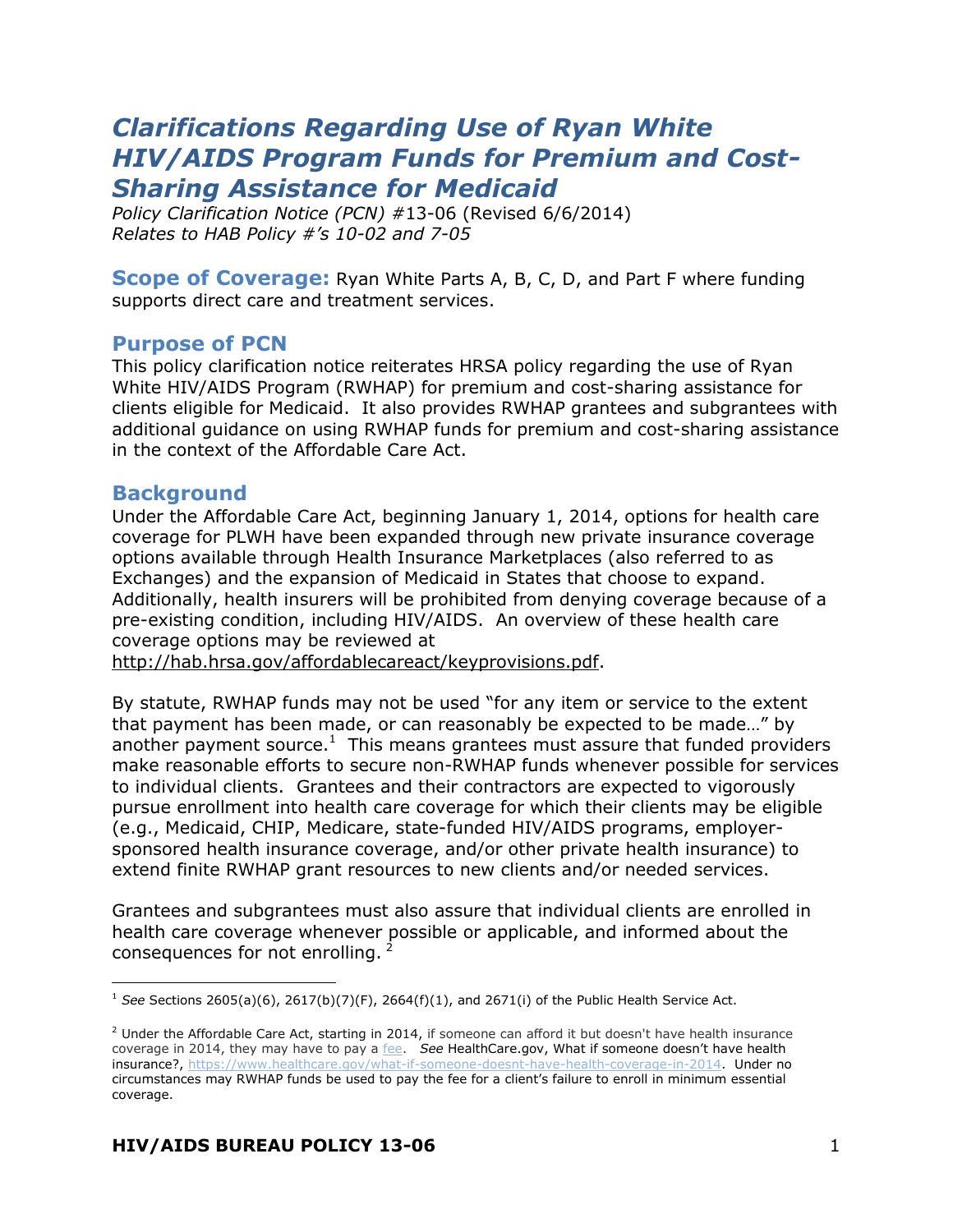States that also expand their Medicaid programs may enroll their newly-eligible Medicaid populations into Medicaid managed care plans. The RWHAP will continue to be the payer of last resort and will continue to pay for Ryan White HIV/AIDS Program services not covered, or partially covered, by Medicaid. RWHAP grantees and subgrantees may also consider helping clients pay for premiums and/or costsharing, if cost-effective.

### **Requirements and Expectations for RWHAP Grantees and Subgrantees**

By statute, RWHAP funds awarded under Parts A, B, and C may be used to support a Health Insurance Premium and Cost-Sharing Assistance Program, a core medical service, for eligible low-income HIV positive clients.<sup>3</sup> Consistent with the RWHAP statute, "low-income" is to be defined by the EMA/TGA, State, or Part C grantee. RWHAP Part D grantees may also use funds to purchase and maintain health insurance, if cost-effective. Therefore, RWHAP funds may be used to cover the cost of Medicaid premiums, deductibles, and co-payments.

If resources are available, Part A planning bodies and Ryan White Part B, C and D grantees may choose to prioritize and allocate funding to Medicaid premium and cost-sharing assistance for low-income individuals in accordance with Section 2615 of the Public Health Service Act. The grantee must determine how to operationalize the Medicaid premium and cost-sharing assistance program, including the methodology used by the grantee to: (1) assure they are buying health coverage that at a minimum, includes at least one drug in each class of core antiretroviral therapeutics from the HHS Clinical Guidelines for the Treatment of HIV/AIDS as well as appropriate primary care services; and (2) assess and compare the aggregate cost of paying for the health coverage option versus paying for the full cost for medications and other appropriate primary care services. The grantee may consider providing the resource allocation to the Part B/AIDS Drug Assistance Program (ADAP) which currently operates the health insurance continuation programs in some States and therefore, have the infrastructure to verify coverage status and process payments to health plans for premiums, co-payments and deductibles, and to pharmacies for medication co-payments and deductibles.

## **Requirements and Expectations Specific to Part B AIDS Drug Assistance Program (ADAP)**

ADAP funds may be used to cover costs associated with Medicaid, including copayments, deductibles, and premiums. In order to use Part B ADAP funds to purchase and maintain health coverage, State ADAPs must be able to document for HRSA/HAB the methodology used by the State to: (1) assure that the health insurance plan, at a minimum, includes at least one drug in each class of core antiretroviral therapeutics from the HHS Clinical Guidelines for the Treatment of HIV/AIDS as well as appropriate primary care services; and (2) assess and compare

j <sup>3</sup> See Section 2604(c)(3)(F), Section 2612(c)(3)(F), and Section 2651(c)(3)(F) of the Public Health Service Act.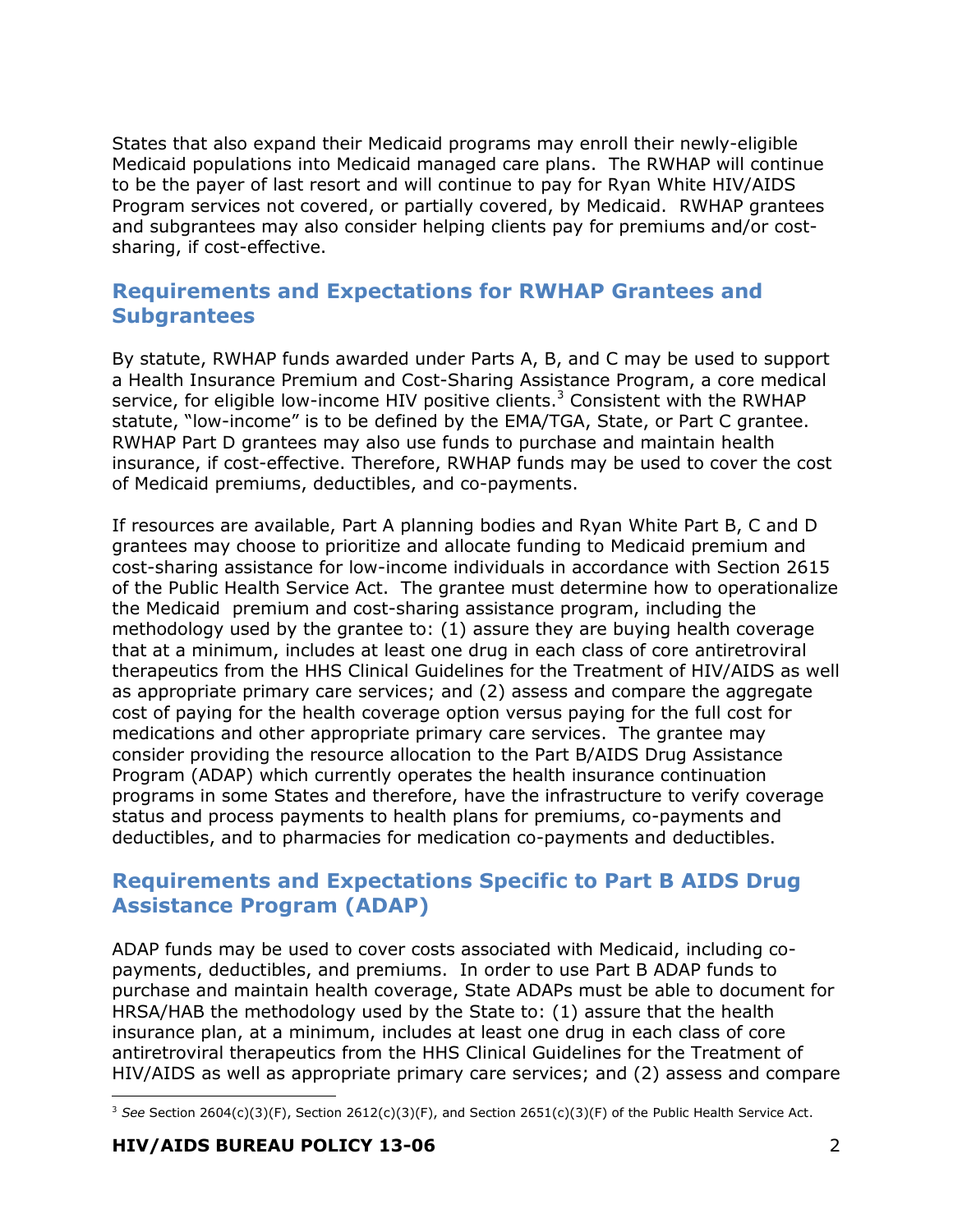the aggregate cost of paying for the health insurance option versus paying for the full cost for medications.

Grantees should refer to *HAB Policy Notice 07-05, "The Use of Ryan White HIV/AIDS Program Part B ADAP Funds to Purchase Health Insurance"* [\(http://hab.hrsa.gov/manageyourgrant/files/partbadapfundspn0705.pdf\)](http://hab.hrsa.gov/manageyourgrant/files/partbadapfundspn0705.pdf).

# **RWHAP Premium and Cost-Sharing Assistance and the Affordable Care Act**

The Affordable Care Act increases access to affordable health insurance by establishing a Health Insurance Marketplace in every state where individuals may purchase private health insurance. Many individuals may be eligible for premium tax credits and cost-sharing reductions to help pay for private health insurance offered in the Marketplace. Consequently, RWHAP grantees and subgrantees should take into consideration other sources of premium and cost-sharing assistance when determining how to operationalize a premium and cost-sharing assistance program, as discussed below. (*See also* Policy Clarification Notice #13- 05, "*Clarifications Regarding Use of Ryan White HIV/AIDS Program Funds for Premium and Cost-Sharing Assistance for Private Health Insurance*" [http://hab.hrsa.gov/manageyourgrant/pinspals/pcn1305premiumcostsharing.pdf\)](http://hab.hrsa.gov/manageyourgrant/pinspals/pcn1305premiumcostsharing.pdf).

# **Use of RWHAP Funds to Pay for Medicaid Premiums and Cost-Sharing**

Some Medicaid programs may require some beneficiaries to pay premiums, copayments, and/or deductibles consistent with Medicaid regulations. RWHAP funds can be used to offset any cost-sharing that Medicaid programs may impose on a beneficiary consistent with federal regulations and RWHAP policy.

# **Medicaid Premium and Cost-Sharing Assistance for Private Health Plans in the Marketplace**

States can use federal and state Medicaid funds to deliver Medicaid coverage through the purchase of private health insurance. Most commonly, states have used premium assistance to help Medicaid-eligible families pay for available employerbased coverage that the state determines is cost-effective. There are cost-sharing assistance and benefit wrap-around coverage requirements, to the extent that the insurance purchased with Medicaid funds does not meet Medicaid standards. In Medicaid, premium assistance is authorized for group health coverage, and under some authorities, for health plans in the individual market, which, in 2014 would include qualified health plans available through the Marketplace.  $4$  State Medicaid programs may use premium assistance to enroll a Medicaid eligible individual or family in a qualified health plan through the Marketplace. The premium tax credit is

-

<sup>4</sup> *See* sections 1905(a) and 2105(c) of the Social Security Act.